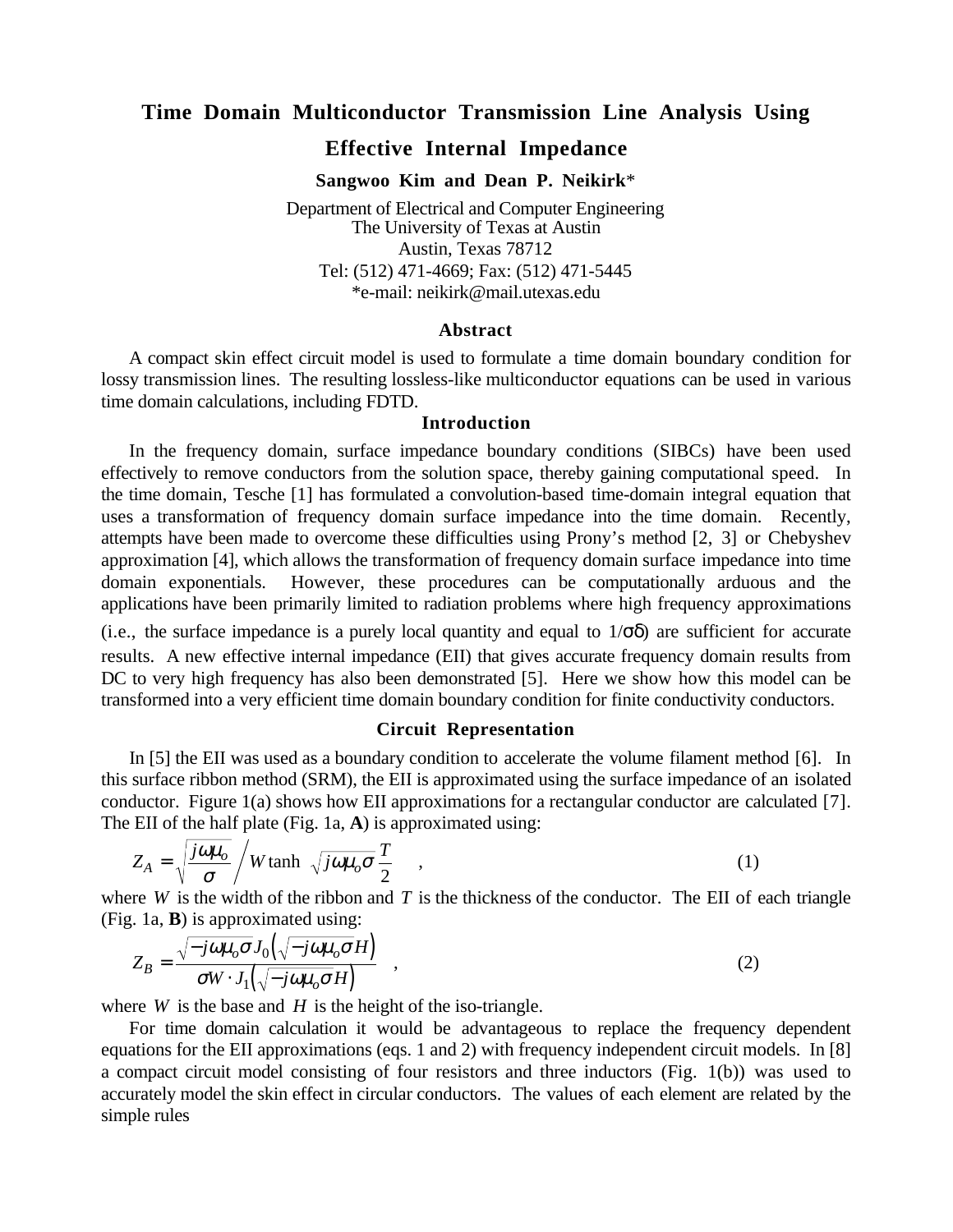$$
\frac{R_i}{R_{i+1}} = RR \t , i = 1, 2, 3. \t \frac{L_i}{L_{i+1}} = LL \t , i = 1, 2 \t , \t (3)
$$

where *RR* and *LL* are constants to be determined. Requiring the dc resistance and inductance of this circuit model to equal the value from eqs. 1 and 2 yields

$$
RR^{3} + RR^{2} + RR + (1 - \alpha_{R}) = 0, \text{ with } \alpha_{R} = C_{1} \frac{p}{\delta_{\text{max}}} = \frac{R_{1}}{R_{dc}}, \delta_{\text{max}} = \sqrt{\frac{2}{\omega_{\text{max}} \mu_{o} \sigma}} (4)
$$

$$
\left(\frac{1}{LL}\right)^{2} + \left(1 + \frac{1}{RR}\right)^{2} \frac{1}{LL} + \left(\left[\frac{1}{RR}\right]^{2} + \frac{1}{RR} + 1\right)^{2} - \alpha_{L} \left(\left[1 + \frac{1}{RR}\right] \left\{\frac{1}{RR}\right\}^{2} + 1\right)\right)^{2} = 0, (5)
$$

where  $\alpha_L = C_2 \alpha_R = L_{dc}/L_1$ ,  $\omega_{\text{max}}$  is highest frequency of interest in the input waveform, and *p* is the conductor depth parameter, e.g., the height of the iso-triangle, thickness of half plate  $T/2$ , or radius of a circle (for circular conductors).  $C_1$  and  $C_2$  are constants unique to the geometry of the conductor: (0.56, 0.315) for the iso-triangle; (10.8, 0.2) for the half plate; and (0.53, 0.315) for a circular conductor.

Using eqs. 3-5, the values of the circuit model can be determined for a given geometry conductor. In the s-domain, this model can be represented as

$$
Z(s) = R_1 \frac{s^3 + a_2 s^2 + a_1 s + a_0}{s^3 + b_2 s^2 + b_1 s + b_0} \quad ,
$$
\n
$$
(6)
$$

where eq. 6 is easily convertible to time domain exponential form. Figure 2 shows the accuracy of this model for a half plate. The accuracy for other geometries is presented in [8].



Figure 1: (a) EII calculation of rectangular conductor; (b) Compact equivalent circuit model for the EII.



Figure 2) Surface impedance comparison in s-domain. solid line: eq. 1, dotted line: circuit representation. W=100 µm, T=20 µm.

### **Formulation of Multiconductor Transmission Line Equation**

To formulate a transmission line equation, first one of the ribbons on the return conductor (ground conductor) is considered as a "ground ribbon" (labeled as the  $0<sup>th</sup>$  ribbon) and all the other ribbons are considered as signal ribbons. In the 2-dimensional frequency domain, the equation can be formulated as [5, 6]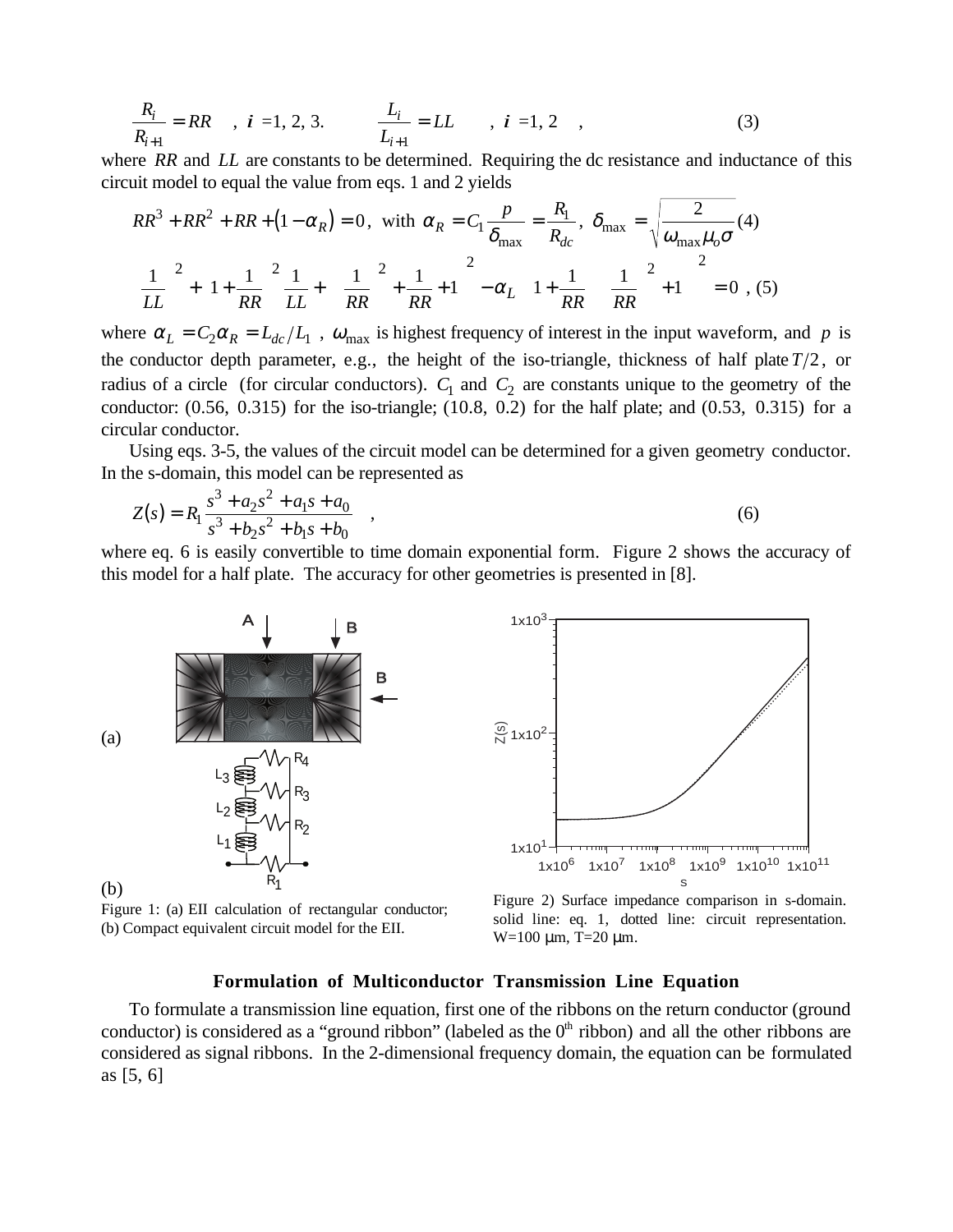$$
[Z_{eii}][I] + j\omega[L][I] = \frac{\partial}{\partial z}[V]
$$
\n(7)

Equation 7 is formulated under the assumption that all the currents are returned through the  $0<sup>th</sup>$  ribbon, and can be represented in the s-domain as

$$
\frac{\partial}{\partial z}[V(s)] = [Z_{eii}(s)][I(s)] + s[L][I(s)] = \left[\frac{Z_{eii}}{s}\right]s[I(s)] + [L]s[I(s)] \quad . \tag{8}
$$

Equation 8 can be transformed into the time domain as

$$
\frac{\partial}{\partial z}[V(t)] = [\zeta(t)] * \frac{\partial}{\partial t}[I(t)] + [L] \frac{\partial}{\partial t}[I(t)] \quad , \tag{9}
$$

where  $[\zeta(t)]$  is inverse Laplace transform of  $\begin{bmatrix} Z \end{bmatrix}$ *s*  $Z_{eii}$  $\left[\frac{Z_{eii}}{s}\right]$  (which is a rational function) and '\*' is

convolution. Using the circuit representation for the EII's given above  $[\zeta(t)]$  can be easily converted into a sum of exponentials. In [2], the convolution is solved with an approximate recursive relationship

$$
Y(n\Delta t) = X(n\Delta t) * (K \cdot e^{Pn\Delta t}) = K\Delta t + e^{P\Delta t} Y((n-1)\Delta t)
$$
  
Applying eq. 10 to eq. 9 results in

$$
\frac{\partial}{\partial z}[V(t)] = [[L] + [K]] \frac{\partial}{\partial t}[I(t)] + [V_{ds}(t)] = [L'] \frac{\partial}{\partial t}[I(t)] + [V_{ds}(t)] \quad , \tag{11}
$$

where  $[V_{ds}(t)]$  is a dependent voltage source (per unit length) that depends on the poles of the EIIs and current values at the previous time, and  $[L]$  is a matrix that depends on the residues of the EIIs and loop inductances of the ribbons. Note that  $[L]$  is time independent, and so eq. 11 is very similar to the equation that results for a lossless transmission line. Another equation can be derived using Kirchoff's current law,

$$
\frac{\partial}{\partial z}[I(t)] = [G][V(t)] + [C]\frac{\partial}{\partial t}[V(t)] \quad . \tag{12}
$$

To verify the equations given here, an FDTD method [9] is applied to eqs. 11 and 12; this does require the inversion of  $[L]$ , but since  $[L]$  is time independent, the inverse need be calculated only once. As an example problem Fig. 3 shows the cross section of two, coupled, finite thickness microstrip lines over a finite width ground plane. All conductors (including the ground plane) have finite conductivity. Figure 4 compares the FDTD time domain calculation and FFT results using both the full dispersion curve and a simple  $R_{dc}$ -L-C transmission line model. Table 1 compares the computation times required for various methods.

#### **Conclusions**

New time domain multiconductor transmission line equations including frequency dependent skin effect and proximity effect have been derived. Due to the simplicity of the resulting equations, various pre-existing simulation techniques can be easily applied. FDTD result shows good agreement with FFT result, with substantially faster computation compared to even very efficient frequency domain calculations.

This work was sponsored by the DARPA under grant number AFOSR F49620-96-1-0032.